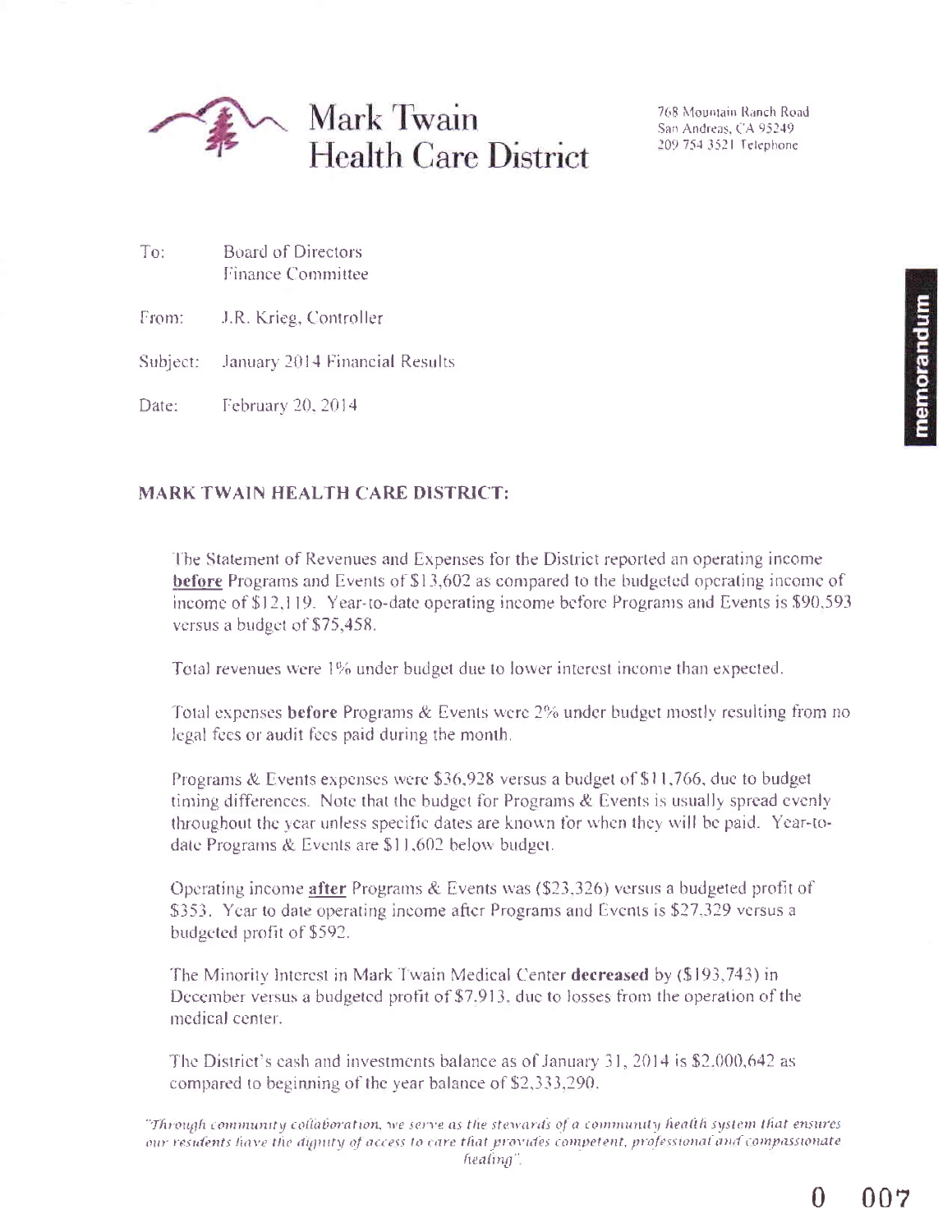

600

 $\overline{0}$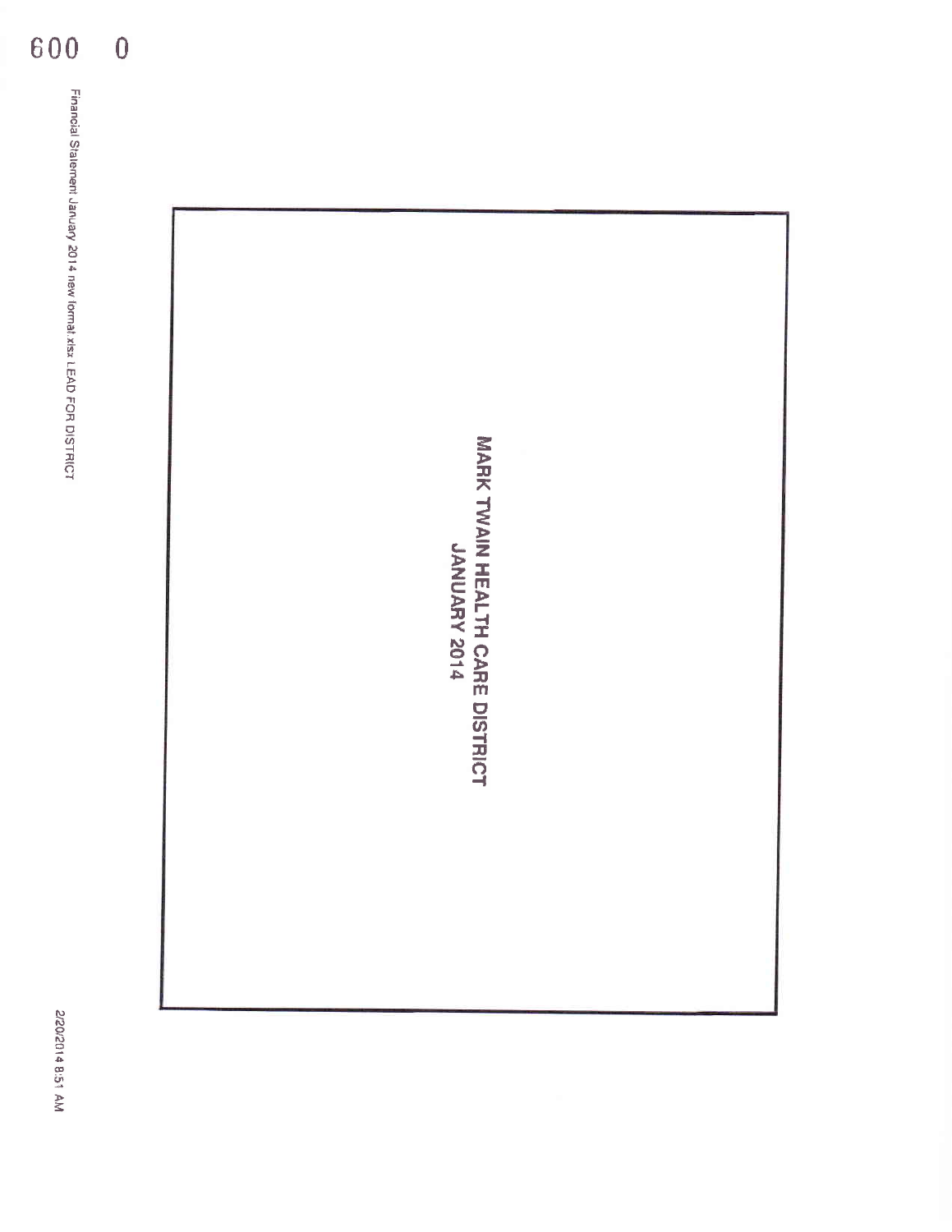## MARK TWAIN HEALTH CARE DISTRICT STATEMENT OF REVENUES AND EXPENSES JANUARY 2014

|             |                                                                        | <b>JAILIAN</b> |              |          |                 |                                           |             |               | <b>TESMID-QUIE</b> |                      |         |
|-------------|------------------------------------------------------------------------|----------------|--------------|----------|-----------------|-------------------------------------------|-------------|---------------|--------------------|----------------------|---------|
| Actual      | <b>Budget</b>                                                          | Var %          | Last Yr      | Var %    | $Line$ #        |                                           | Actual      | <b>Budget</b> | Var %              | Last Yr              | Var %   |
|             |                                                                        |                |              |          |                 | Revenue                                   |             |               |                    |                      |         |
| \$25,837    | 125.837                                                                | 0%             | 525,857      | 0%       | -1              | Rental revenue                            | \$100,856   | \$183,859     | 0.00%              | \$180,856            | $0\%$   |
| 地封          | 481                                                                    | $0\%$          | 181          | $0\%$    | $\overline{2}$  | Land rental revenue                       | 3:370       | 3,370         | $0.00\%$           | 3,370                | $0\%$   |
| 13.376      | 13,203                                                                 | 1%             | <b>ALTB7</b> | 20%      | $\mathbf{3}$    | <b>MOB Lease Rent</b>                     | 94.349      | 94.021        | 0.35%              | 73,038               | 29%     |
| 63,994      | AT 244                                                                 | $0\%$          | 80.917       | $-8%$    | $\overline{4}$  | District Tax Revenue                      | 148.890     | 4年 百0秒        | 0.29%              | 502.005              | $-11\%$ |
| <b>REA</b>  | 征约                                                                     | -88%           | 137          | $-27%$   | 5               | Interest Income                           | 801         | 5.833         | $-84.72%$          | 3.011                | $-12%$  |
| ŵ.          | 100                                                                    | -100%          | O.           | 0%       | 6               | Other Miscellaneous Income                | H.156       | 700           | 779.45%            | 1,0638               | 269%    |
| \$103,781   | \$104,498                                                              | $-1.96$        | \$107,559    | $-4%$    |                 | Total revenue                             | \$734,513   | \$732,392     | 0.29%              | \$761,939            | $-4%$   |
|             |                                                                        |                |              |          |                 | <b>Expenses</b>                           |             |               |                    |                      |         |
| \$1,735     | 11.777                                                                 | 0%             | \$1,27%      | $O\%$    | $\overline{7}$  | Benefits                                  | \$12,442    | 512,442       | 0.00%              | 512,442              | $0\%$   |
| 3.3374      | $1 - 75$                                                               | 0%             | 1.074        | 0%       | $\bf8$          | Insurance                                 | 7,521       | 7.525         | $-0.05%$           | 7.521                | $0\%$   |
| m           | $-500$                                                                 | $-100%$        | 283          | $-100%$  | g               | Legal Fees                                | 3,211       | 17.500        | $-81.65%$          | 33.686               | $-90%$  |
| - 17        | 1.110.13                                                               | $-100%$        | $\alpha$     | $O\%$    | 11              | Audit Fees                                |             |               |                    |                      |         |
|             |                                                                        |                |              |          |                 |                                           | 13,250.     | 7,000         | 60.71%             | 11.230               | $0\%$   |
| 3.221       | $5 - 10$                                                               | $-45%$         | 9.000        | $-64%$   | 12              | Management Consulting Fees                | 18.920      | 中国市           | $-5.76%$           | 57,645               | $-32%$  |
| n           | 1333                                                                   | $-100%$        | Đ            | 0%       | 13              | Operational Consulting Fees               | 425         | 5.823         | $-92.71%$          |                      |         |
| 3.501       | $1 - 10$                                                               | $0\%$          | 3,505        | 0%       | 14              | Tenant services                           | 24,500      | 24.500        | 0.00%              | 24,500               | $0\%$   |
| 51,653      | $\mathcal{L}^{\mu\nu}=\frac{1}{2}\int_{0}^{\infty}\mathbf{r}^{\mu\nu}$ | 11%            | 36,293       | 46%      | 15              | <b>Utilities</b>                          | 335,865     | 336.662       | 3.74%              | 122,175              | 5%      |
| 17.073      | 7.073                                                                  | 0%             | 10,529       | 3%       | 16              | MOB Rent                                  | 1.19.513    | 19.513        | 0.00%              | (15.70代)             | 3%      |
| 5,796       | 5,202                                                                  | $1\%$          | 11.655       | $-29%$   | 17              | Depreciation and Amortization             | 61,780      | 0.7.888       | 0.14%              | 01,585               | $-17%$  |
| œ.          | $\mathcal{F}^{\mathcal{P}}(\mathcal{G})$                               | $-100%$        | D            | 0%       | 18              | Repairs                                   | 和           | 1.750         | $-100.00%$         | 1 <sup>17</sup>      | 100%    |
| 1,280       | 1.259                                                                  | 2%             | 833          | 54%      | 19              | <b>Oues and Subscriptions</b>             | h. 598      | 8.750         | $-26.87%$          | 5,819                |         |
| 794         | ■                                                                      | $-5%$          | 554          | $-17%$   | 20 <sub>2</sub> | Travel, Meals and Lodging                 | 2.119       | > 25          | 63.81%             | $\sim$ $\sim$        |         |
| 638         | 320                                                                    | $-23%$         | 'n           | 0%       | 21              | Community Education & Marketing           | 2.016       | 5,833         | 65.44%             | C.                   | $0\%$   |
| 834         | <b>UCL</b>                                                             | 22%            | آباباباذ     | $-77%$   | 22              | Other/Miscellaneous/Property tax/Vol Exp. | 8,958       | 4,702         | 87.28%             | ರಿವರ್ಷ               | -68%    |
|             |                                                                        |                |              |          |                 |                                           |             |               |                    |                      |         |
| \$90,179    | \$92,379                                                               | $-2\%$         | \$84.587     | 7%       |                 | Total expenses                            | \$643,920   | \$656.934     | $-1.98%$           | \$709,265            | $-9%$   |
|             |                                                                        |                |              |          |                 | Operating Income (Loss) Before            |             |               |                    |                      |         |
| \$13,602    | \$12,119                                                               | 12%            | \$22,971     | $-41%$   |                 | Programs & Events                         | \$90,593    | \$75,458      | 20.06%             | \$52,674             | 72%     |
|             |                                                                        |                |              |          |                 | Programs & Events                         |             |               |                    |                      |         |
| \$1,137     | $\Gamma_{\rm{c}}$                                                      | $Q\%$          | 30           | 0%       | 23              | Pink in the Night                         | 16.906      | 37.600        | $-6.72%$           | 1 95                 | $-22%$  |
| 道中央         | 9.353                                                                  | $-79%$         | n)           | $0\%$    | 24              | Health Fairs                              | 非卫明         | 29.333        | $-62.29%$          | $\mathcal{F} = 0.16$ | 75%     |
| $2 - 000$   | $+0.5$                                                                 | 1100%          | 20,000       | $0\%$    | 25              | Respite Care Program                      | $= 0.0005$  | $-1.667$      | 71.42%             | $-0.115$             | $0\%$   |
|             | 435                                                                    | $-100%$        | m            | $0\%$    | 26              | <b>Technology for Students</b>            | 1.011       | $-231$        | 71.90%             | 日本 山                 | 5%      |
| 15.050      | 2.500                                                                  | 502%           | 813          | 1756%    | 27              | Golden Health Awards                      | 15 DEG      | <b>SHOW</b>   | 502.00%            |                      | 751%    |
| $\sim$      | 939                                                                    |                |              |          | 28              |                                           |             |               |                    | 1,765                |         |
|             |                                                                        | $-100%$        | $\odot$      | $0\%$    |                 | Foundation Sponsorships                   | 1,500       | 2.223         | $-35,71%$          | p.                   |         |
| o.          | 330                                                                    | $-100%$        | Ð            | $0\%$    | 29              | Community Sponsorships                    | 1,750       | 2.100         | $-16.67%$          | ÷.                   |         |
| 19          | $-500$                                                                 | $-100%$        | $\{1\}$      | $0\%$    | 30              | Outpatient Telehealth                     | ь           | 17.500        | $-100.00\%$        | ÷.                   |         |
| a.          | 500                                                                    | $-100%$        | <b>D</b>     | 0%       | 31              | Miscellaneous                             | S. 1581     | 500000        | $-7.88%$           | 1,500                | 244%    |
| \$36,928    | \$11,766                                                               | 214%           | \$20,811     | 77%      |                 | Total Programs & Events                   | \$63,264    | \$74,866      | $-15.50%$          | \$71,470             | $-11%$  |
|             |                                                                        |                |              |          |                 | Operating Income (Loss) After             |             |               |                    |                      |         |
| ( \$23.326) | \$353                                                                  | -6708%         | \$2,160      | $-1180%$ |                 | Programs & Events                         | \$27,329    | \$592         | 4516.47%           | (S18,796)            | $-245%$ |
|             |                                                                        |                |              |          |                 | Other Income/Expense                      |             |               |                    |                      |         |
| \$125,6541  | IST 525                                                                | 298%           | \$54,622     | -330%    | 32              | Minority Interest in MTSJH Operations.    | 5905.124    | \$396,1191    | 147.95%            | in 1973 Statist      | 657%    |
| (68,089)    | 39.447                                                                 | $-273%$        | (12.76)      | $-128%$  | 33              | Minority Interest in MTSJH Investments    | 748.957     | 世子市川田村        | 173.01%            | 855,052              | $-12%$  |
|             |                                                                        |                |              |          |                 |                                           |             |               |                    |                      |         |
| (\$193,743) | \$7,913                                                                | $-2549%$       | \$297.304    | $-165%$  |                 | Total Other Income/Expense                | (5241, 167) | (\$124,981)   | 92.96%             | \$721,182            | 133%    |
| (5217,068)  | \$8,266                                                                | $-2726%$       | \$299.464    | $-172%$  |                 | Net Income (loss)                         | (\$213,838) | $(\$124,389)$ | 71.91%             | \$702,386            | -130%   |
|             |                                                                        |                |              |          |                 |                                           |             |               |                    |                      |         |

*CARDINAMI* 

2/20/2014 8:51 AM

**Made Administration**